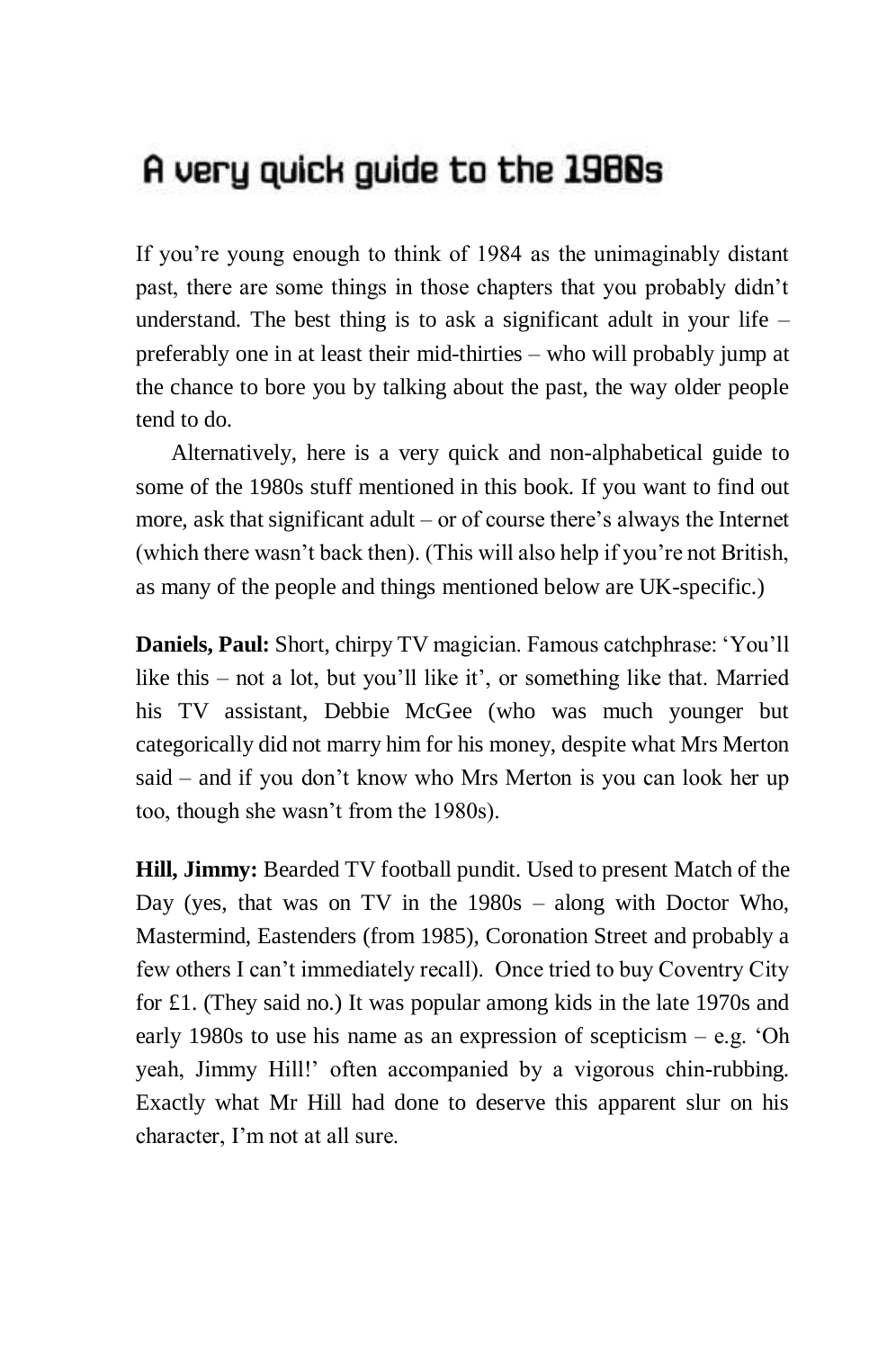**Thatcher, Margaret:** First (and so far only) female Prime Minister of the UK, 1979-1990. She died in 2013, as you may have heard. She did quite a lot of things which many people loved and many others hated. In fact, if you ask your significant adult about her, they are very likely to tell you either that she was the saviour of the country or the spawn of Satan. You might be quite surprised at the strength of the passions she still arouses, and may therefore quickly change the subject and guide your significant adult back to safer ground like Kajagoogoo.

**Kajagoogoo**: I can't really add to what Rob said about them – prettyboy pop group who had a few hits, kind of like a very early One Direction but with much worse haircuts. And I honestly don't know more about them than that, but feel free to look them up and laugh at the hair. (And if you think that's good, look up the **Thompson Twins** while you're at it. They're not mentioned in this book, but what the hell. I promise you, you'll be amazed. But don't worry, most ordinary people in the 1980s didn't go around with things like that on their heads. At my school they'd have got beaten up, trust me.)

**Milk Bar Kid:** Blonde boy with round glasses who starred in adverts for the white chocolate bar, usually as a cowboy. Played by a number of different child actors over the years. Catchphrase: 'The Milky Bars are on me!' Accompanied by the classic song, 'The Milky Bar Kid is strong and tough, and only the best is good enough …' etc. Still occasionally pops up on TV, but much more a fixture in the 1970s and 1980s.

**Dungeons & Dragons:** Fantasy role playing game, invented in the 1970s and became very popular during the 1980s, mostly with boys. No computers involved, and least not originally. Some people, even grown adults, became totally immersed in the fantasy worlds they created, and games could last for hours, days or even weeks. (Not continuously I hasten to add – players did eat, sleep and go to the toilet in between – well maybe not the hardcore ones.) Imagine a bunch of boys sitting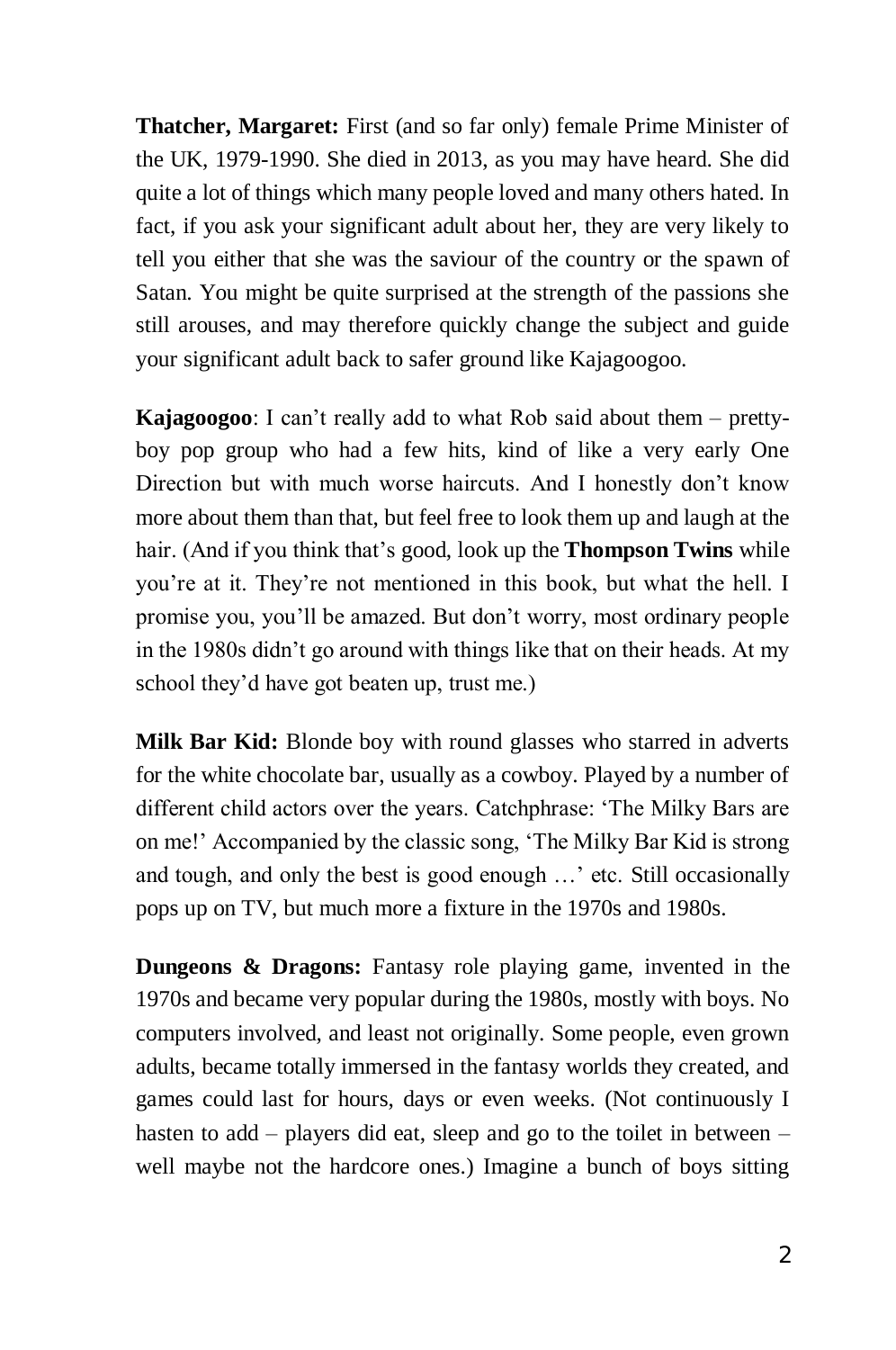around pretending to be wizards, elves or dwarves for example. Or on second thoughts, best not.

**CB radio:** CB stands for Citizens' Band. A type of two-way radio communication (bit like big walkie-talkies) originating in the US, it became very popular in the UK after it was legalised in 1981. Users had on-air names called 'handles', and used their 'rig' (radio equipment) to say things like, 'That's a big 10-4, good buddy'. (Look up the slang if you're curious – betcha can't guess what a 'cheese wagon' is.) CB was all the rage for a while, often with young males who thought it would be cool to sound like American truckers.

**Saturday Superstore**: Saturday morning kids' TV show on BBC1, presented by Mike Read (who was also a radio DJ). Mix of interviews, games, cartoons and other stuff. Made getting out of bed on a Saturday just about worthwhile, even though it wasn't – in my opinion – quite as good as its predecessor, Swap Shop, which was presented by Noel Edmonds (of Deal or No Deal fame) who still looks the same now as he did then but with a greyer and slightly less pointy beard.

**Chegwin, Keith:** Hyperactively enthusiastic roving reporter on both Swap Shop and Saturday Superstore. Had a laugh that was generally regarded as either highly infectious or massively irritating, possibly depending on how long you were exposed to it. Also presented a classic piece of TV called Cheggars Plays Pop. Still occasionally turns up on TV. Has calmed down a bit.

**Cassette tapes:** Or to give their full name, compact cassette tapes. Invented in the 1960s, from then until the 1990s they were one of the main music formats, along with vinyl records, until they were replaced by CDs (and more recently by digital formats like MP3). You could also buy blank ones that could be recorded on very easily, and many a teenager spent hours creating 'mix tapes' of their favourite music,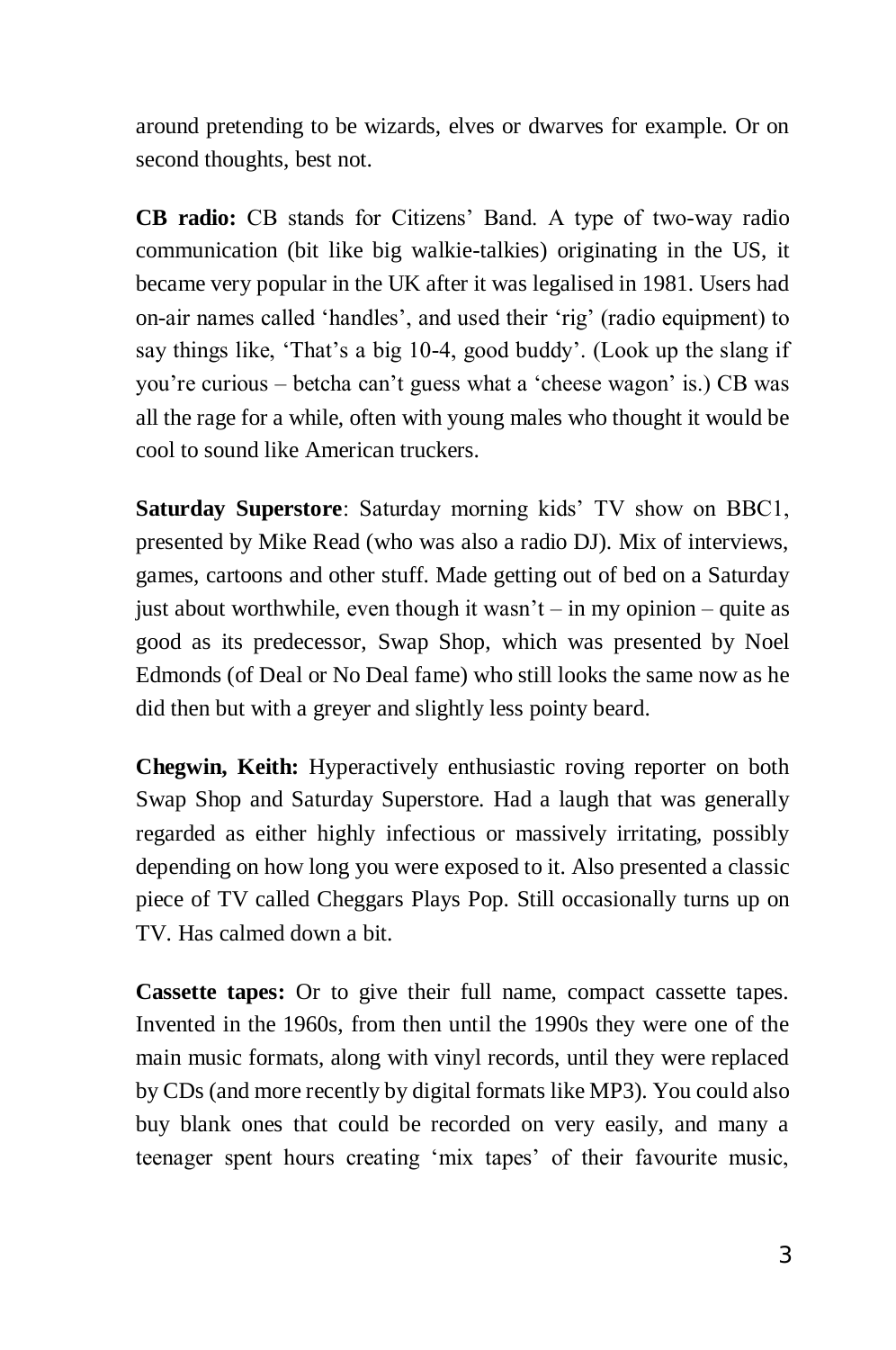whether for themselves, their mates or their boyfriend/girlfriend. In the 1980s cassettes were also the main way that software for home computers was sold. You had to connect a cassette player to your computer and load the game (it was usually a game), a process that typically took several minutes – and sometimes didn't work at all. But on the plus side, the format meant that software could easily be copied onto blank tapes and shared – or, if you were a software writer or company, the word you'd use would be 'pirated'.

**Parka:** Type of waterproof, hooded boys' coat very popular in the late 1970s and early 1980s – particularly the 'snorkel" type in which you could zip up the hood to the point where it was like peering through a tunnel. Which meant your face was protected from the cold, but it had the drawback that you could see and hear very little. Still, at least you were nice and warm as you wandered into the traffic. At some point in the mid-1980s the parka became very uncool (probably about the point I got one).

**Yuppies:** 'Young Upwardly mobile Professionals'. People who got rich in the 1980s economic boom; often worked in finance in the City or Wall Street. The men had an alarming tendency to wear brightly coloured braces. I've no idea why. (Well OK the braces probably kept their trousers up, which was undoubtedly a good thing, but I ask you, what was wrong with belts?)

**The Internet, more than four TV channels, mobile phones:** Didn't have them in the 1980s. Actually a few yuppies were starting to pose with the first mobile phones, but they were hugely expensive great big brick-like ugly things that could barely be held with one hand. (The phones, not the yuppies.)

So there you go. In the words of Neil Turner, the past truly is a foreign country. Actually he nicked that quote from somewhere else, and if you